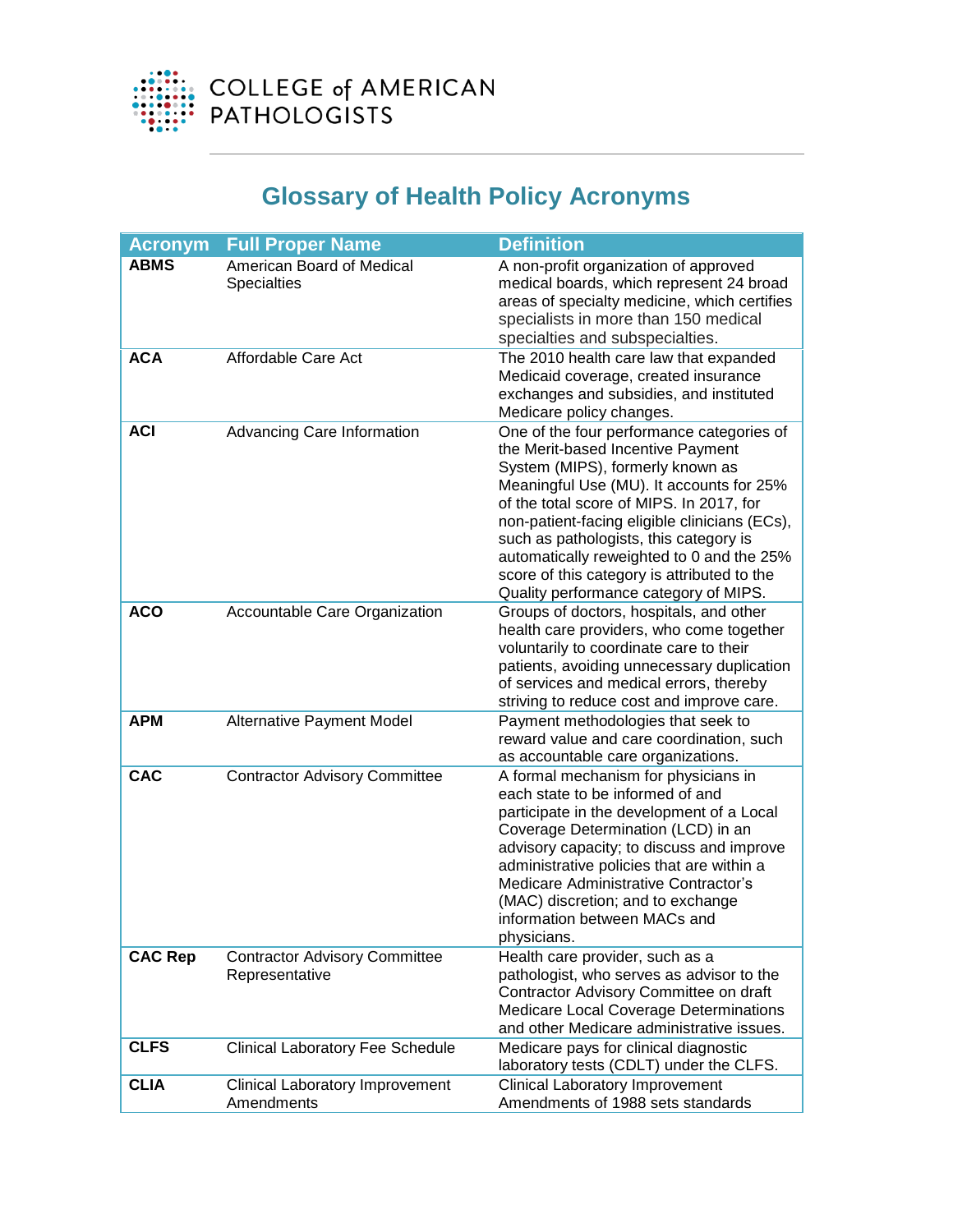

|             |                                                    | designed to improve quality in all<br>laboratory testing and includes<br>specifications for quality control, quality<br>assurance, patient test management,<br>personnel, and proficiency testing.                                                                                                                                                                                                                                     |
|-------------|----------------------------------------------------|----------------------------------------------------------------------------------------------------------------------------------------------------------------------------------------------------------------------------------------------------------------------------------------------------------------------------------------------------------------------------------------------------------------------------------------|
| <b>CMMI</b> | Center for Medicare and Medicaid<br>Innovation     | The Center for Medicare and Medicaid<br>Innovation (CMMI) was established as part<br>of the Affordable Care Act to test<br>innovative health care payment and<br>delivery models that lower costs while<br>"preserving or enhancing the quality of<br>care."                                                                                                                                                                           |
| <b>CMS</b>  | Centers for Medicare and Medicaid<br>Services      | US federal agency which administers<br>Medicare, Medicaid, and the State<br>Children's Health Insurance Program.<br>CMS also regulates all laboratory testing<br>(except research) performed on humans in<br>the U.S. through the Clinical Laboratory<br>Improvement Amendments (CLIA).                                                                                                                                                |
| <b>CPIA</b> | <b>Clinical Practice Improvement</b><br>Activities | One of the four performance categories of<br>the Merit-based Incentive Payment<br>System (MIPS). This is a new category<br>with no previous quality improvement<br>program equivalent. This category<br>accounts for 15% of the total score of<br>MIPS.                                                                                                                                                                                |
| <b>CPT</b>  | <b>Current Procedural Terminology</b>              | A set of codes and descriptions for<br>reporting medical services and procedures<br>which provides a common language to<br>accurately describe services in the health<br>care profession.                                                                                                                                                                                                                                              |
| EC          | Eligible Clinician                                 | An individual physician or health care<br>provider who is eligible to participate in, or<br>is subject to, mandatory participation in a<br>Medicare program. For the purposes of<br>the Merit-based Incentive Payment<br>System (MIPS), an EC for years one to<br>two of the program includes physicians,<br>physician assistants, nurse practitioners,<br>clinical nurse specialists, and certified<br>registered nurse anesthetists. |
| E&C         | Energy & Commerce Committee                        | The primary House Committee with<br>jurisdiction over health care policy issues.                                                                                                                                                                                                                                                                                                                                                       |
| <b>EHR</b>  | <b>Electronic Health Record</b>                    | A digital version of a patient's paper chart.                                                                                                                                                                                                                                                                                                                                                                                          |
| <b>FDA</b>  | Food and Drug Administration                       | US federal agency that is responsible for<br>protecting the public health by assuring<br>the safety, effectiveness, quality, and<br>security of human and veterinary drugs,<br>vaccines and other biological products,<br>and medical devices.                                                                                                                                                                                         |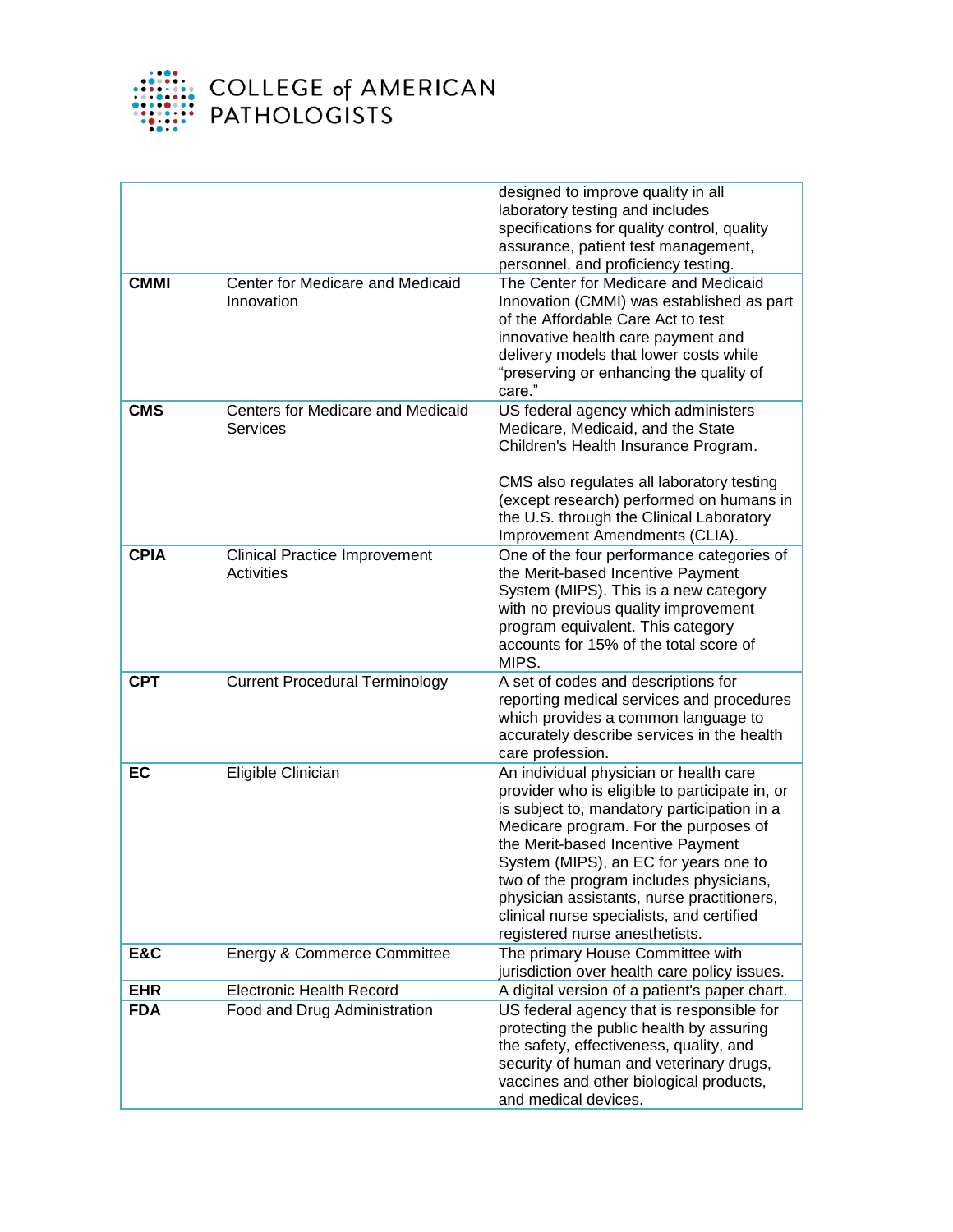

| <b>Finance</b>                  |                                                                                          | The primary Senate Committee with<br>jurisdiction over health care financing<br>issues.                                                                                                                                                                                          |
|---------------------------------|------------------------------------------------------------------------------------------|----------------------------------------------------------------------------------------------------------------------------------------------------------------------------------------------------------------------------------------------------------------------------------|
| <b>GME</b>                      | <b>Graduate Medical Education</b>                                                        | Post-degree medical education, usually<br>hospital-sponsored or hospital-based<br>training, the funding for which is<br>provided largely through Medicare.                                                                                                                       |
| <b>HELP</b>                     | Health, Education, Labor and<br><b>Pensions Committee</b>                                | The primary Senate Committee with<br>jurisdiction over health care policy issues.                                                                                                                                                                                                |
| <b>HHS</b>                      | Department of Health and Human<br><b>Services</b>                                        | Cabinet-level agency in the executive<br>branch whose stated mission is to<br>enhance and protect the health of all<br>Americans, provide effective health and<br>human services, and foster advances in<br>medicine, public health and human<br>services.                       |
| <b>HITECH</b><br>Act            | Health Information Technology for<br><b>Economic and Clinical Health Act</b>             | Enacted as part of the 2009 American<br>Recovery and Reinvestment Act ("stimulus<br>bill") to promote the adoption and<br>meaningful use of electronic health record<br>systems.                                                                                                 |
| <b>IOAS</b><br><b>Exception</b> | In-Office Ancillary Services<br>Exception                                                | Stark law exception that generally<br>prohibits physicians from making<br>designated health service referrals to<br>organizations with which those physicians<br>(or an immediate family member) have a<br>financial relationship, unless an exception<br>under the law applies. |
| <b>LCD</b>                      | <b>Local Coverage Determinations</b>                                                     | Decision by a Medicare Administrative<br>Contractor as to whether or not a<br>particular item or service is covered under<br>Medicare Part A/B.                                                                                                                                  |
| <b>LDT</b>                      | Laboratory-Developed Test                                                                | A laboratory examination or other<br>procedure that is intended to be<br>performed, and is designed and<br>manufactured, by a single laboratory for<br>which a CLIA certificate is in effect.                                                                                    |
| MAC                             | Medicare Administrative Contractor                                                       | Private health care contractors that<br>perform administrative duties such as<br>process Medicare claims, provider<br>enrollment applications, and other services<br>for the Medicare program.                                                                                   |
| <b>MACRA</b>                    | Medicare Access and CHIP<br>(Children's Health Insurance<br>Program) Reauthorization Act | The 2015 law that repealed the<br>sustainable growth rate (SGR) formula<br>and established the Merit-based Incentive<br>Payment System (MIPS).                                                                                                                                   |
| <b>MIPS</b>                     | Merit-based Incentive Payment<br>System                                                  | Beginning in 2019, a new Medicare<br>adjustment factor under MACRA in the<br>form of a percentage determined by<br>comparing the composite performance<br>score to the performance threshold.                                                                                    |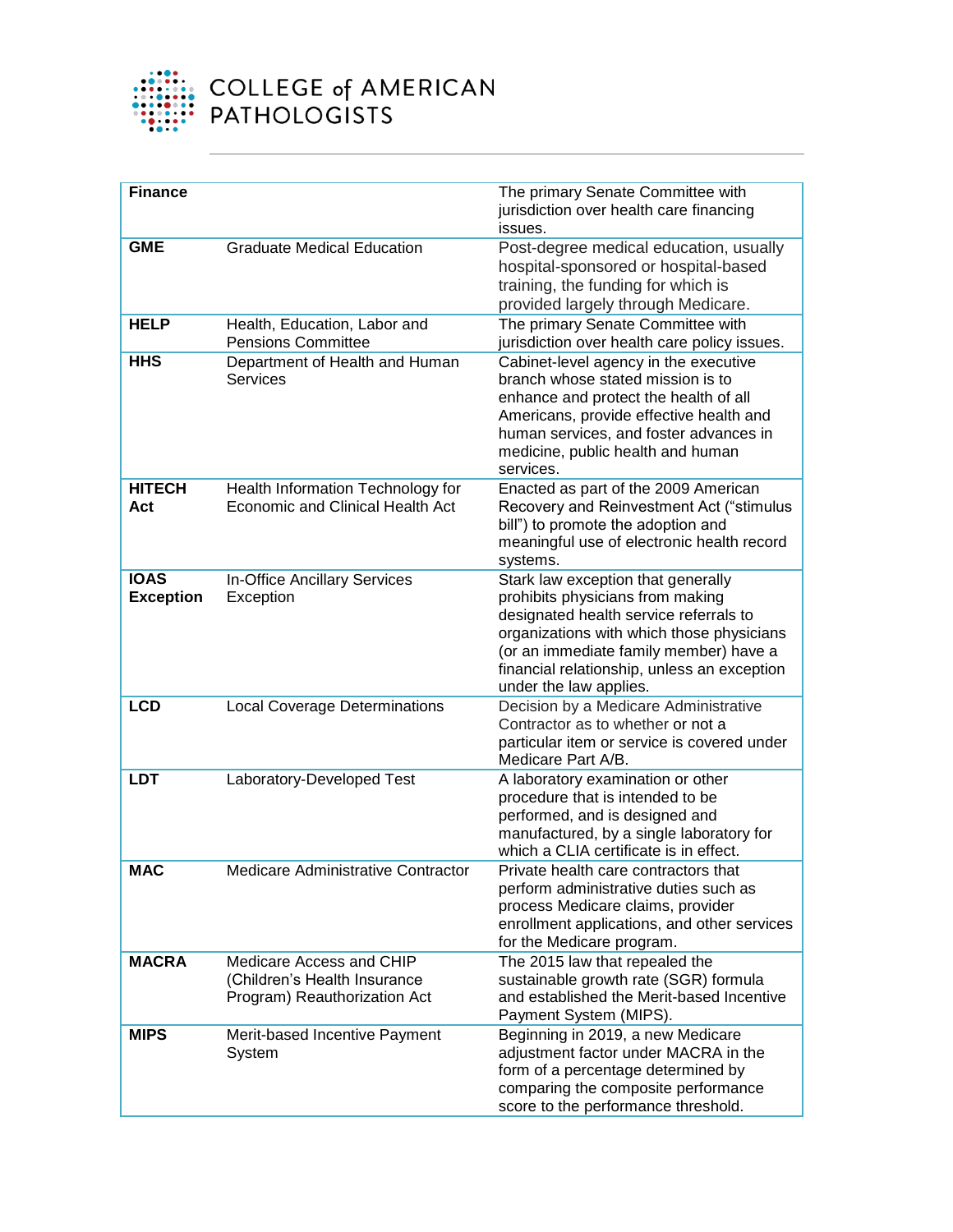

| <b>MOC</b>   | Maintenance of Certification                                          | A process of physician certification<br>maintenance through one of the 24<br>approved medical specialty boards of the<br>American Board of Medical Specialties<br>(ABMS).                                                                                                   |
|--------------|-----------------------------------------------------------------------|-----------------------------------------------------------------------------------------------------------------------------------------------------------------------------------------------------------------------------------------------------------------------------|
| <b>NCCI</b>  | National Correct Coding Initiative                                    | A NCCI Edits are used to promote correct<br>coding methodologies and control<br>improper coding that leads to<br>inappropriate payment in Medicare Part B<br>claims.                                                                                                        |
| <b>NCD</b>   | National Coverage Determination                                       | A nationwide determination of whether<br>Medicare will pay for an item or service.                                                                                                                                                                                          |
| <b>OMB</b>   | Office of Management and Budget                                       | The main function of the OMB is to assist<br>the president in preparing the budget                                                                                                                                                                                          |
| <b>PAMA</b>  | Protecting Access to Medicare Act                                     | The 2014 law that delayed a pending cut<br>to Medicare physician reimbursement. The<br>legislation was offset, or paid for, with cuts<br>to laboratory tests and "overvalued"<br>physician services. It also reforms the<br>CLFS to be based on private sector<br>payments. |
| <b>PC</b>    | <b>Professional Component</b>                                         | Professional component of physician<br>service.                                                                                                                                                                                                                             |
| <b>PFS</b>   | Medicare Physician Fee Schedule                                       | Payment schedule listing of what Medicare<br>pays for physician services under the<br>resource-based relative value scale<br>(RBRVS).                                                                                                                                       |
| <b>PQRS</b>  | <b>Physician Quality Reporting System</b>                             | A reporting program that uses a<br>combination of incentive payments and<br>negative payment adjustments to promote<br>reporting of quality information by eligible<br>professionals (EPs).                                                                                 |
| <b>QCDR</b>  | <b>Qualified Clinical Data Registry</b>                               | A CMS-approved entity that collects<br>medical and/or clinical data for the<br>purpose of patient and disease tracking to<br>foster improvement in the quality of care<br>provided to patients.                                                                             |
| QPP          | <b>Quality Payment Program</b>                                        | This is an umbrella term used to describe<br>the Merit-based Incentive Payment<br>System (MIPS) and Alternative Payment<br>Models (APMs).                                                                                                                                   |
| <b>RBRVS</b> | <b>Resource-Based Relative Value</b><br>Scale (RBRVS).                | Medicare physician payment methodology<br>based on the resources used to provide<br>each service described in CPT.                                                                                                                                                          |
| <b>RUC</b>   | <b>AMA/Specialty Society Relative</b><br>Value Scale Update Committee | The American Medical<br>Association/Specialty Society committee<br>that provides physician work and practice<br>expense recommendations for physician<br>services listed on the Medicare Physician<br>Fee Schedule. The CAP is a member of                                  |